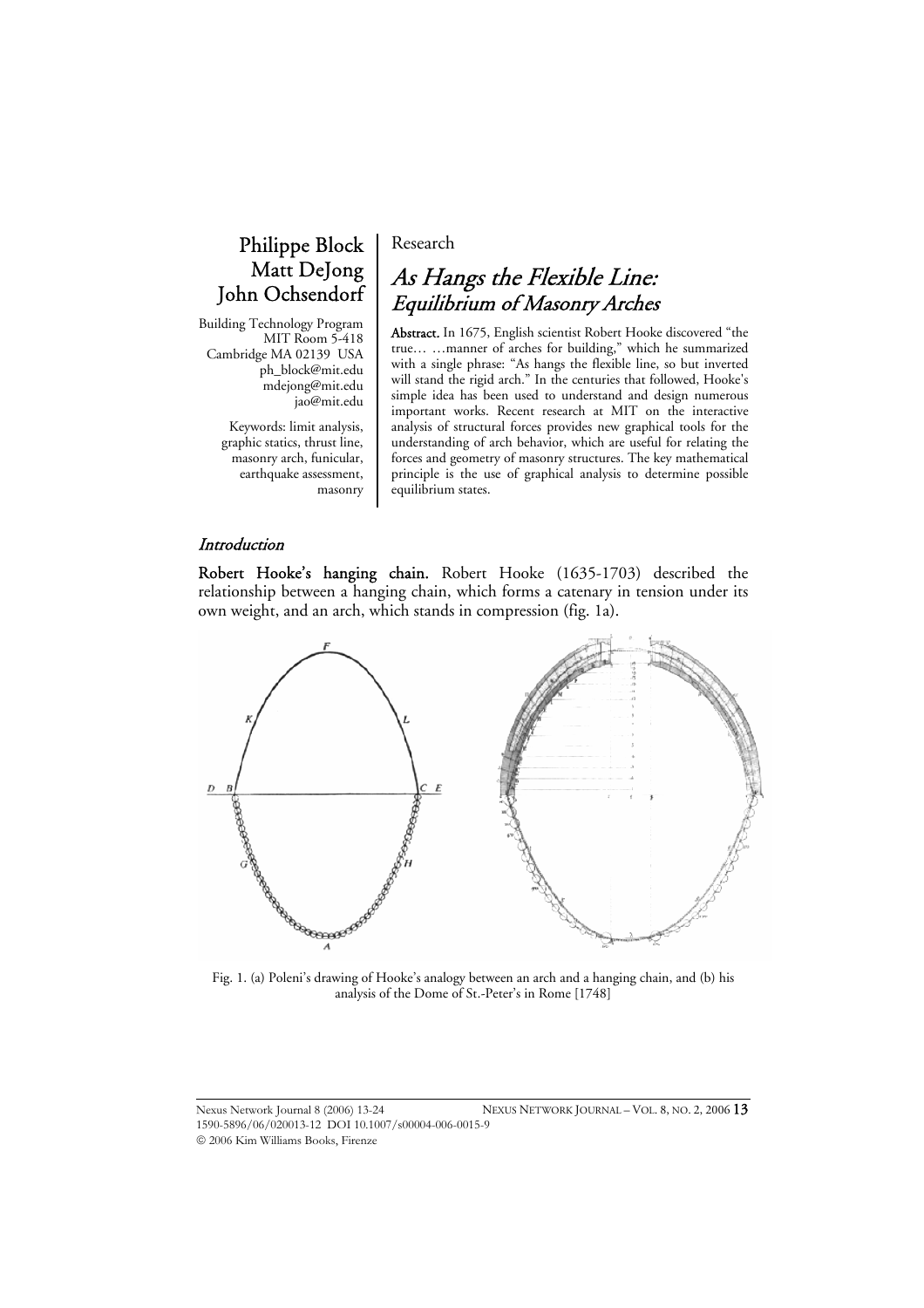Though he could not derive the equation of a catenary, Hooke knew that his intuition was right and therefore wrote his finding as an anagram in Latin in the margin of another book [Hooke 1675]. Once descrambled, the anagram reads: ut pendet continuum flexile, sic stabit contiguum rigidum inversum, and translates to "as hangs the flexible line, so but inverted will stand the rigid arch" [Heyman 1998]. Both the hanging chain and the arch must be in equilibrium, and the forces are simply reversed. The chain can support only tension, and the masonry arch acts in compression. Generalized, this idea signifies that the shape a string takes under a set of loads, if rigidified and inverted, illustrates a path of compressive forces for an arched structure to support the same set of loads. This shape of the string and the inverted arch is called a *funicular* shape for these loads.

In 1748, Poleni analyzed a real structure using Hooke's idea to assess the safety of the cracked dome of St. Peter's in Rome. Poleni showed that the dome was safe by employing the hanging chain principle. For this, he divided the dome in slices and hung 32 unequal weights proportional to the weight of corresponding sections of that "arch" wedge, and then showed that the hanging chain could fit within the section of the arch (fig. 1b). If a line of force can be found that lies everywhere within the masonry, then the structure can be shown to be safe for that set of loads [Heyman 1966].

Graphic Statics. From the introduction of Simon Stevin's (1548-1602) parallelogram rule, equilibrium could be described graphically using force vectors and closed force polygons [Stevin 1586]. This was the start of equilibrium analysis of structural systems, and also the start of graphical methods. It was now possible to explain experimental results such as weights hanging from a string and to "calculate" the forces in the string using these new graphical methods (fig. 2).



Fig. 2. Left, One of Stevin's drawings of force equilibrium of hanging weights on a string [1586]; right, an illustration by Varignon showing a graphical analysis of a funicular shape [1725]

Culmann [1866] was the first to formalize graphical analysis as a powerful method for equilibrium analysis in structural engineering. His Die graphische Statik had a strong theoretical foundation in mathematics, specifically in projected geometry. Graphical analysis provides a rigorous analysis method for trusses, arches, cables, and other structural systems. At the end of the nineteenth and the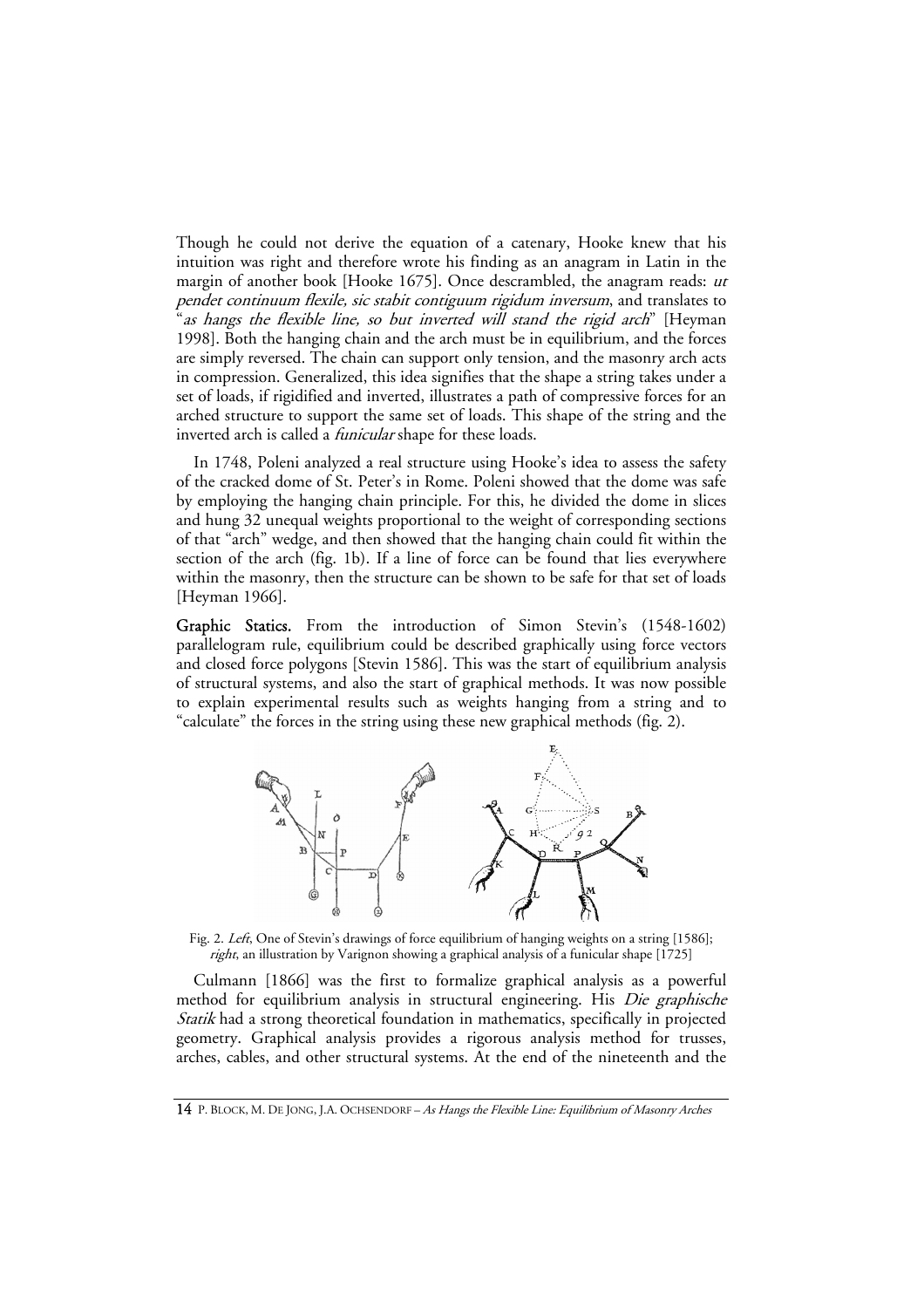beginning of the twentieth century, graphic statics was the most common method to determine equilibrium for structures. Many trusses and masonry arch bridges were calculated using graphical methods, which still stand without any significant failures [Lévy 1888]. Handbooks from the beginning of the twentieth century, such as Wolfe [1921], use graphical constructions to solve advanced structural problems that would demand higher order differential equations when solved numerically. Maurer [1998] provides an excellent historical overview of the development and evolution of Culmann's method.

Even though graphic statics was successfully used in engineering practice, its popularity did not last long. By 1920, graphical methods were largely replaced by the theory of elasticity, which provided elegant closed-form analytical solutions that did not require the same drawing skills. As Boothby [2001] pointed out, graphical methods give good but conservative results, though the process and analysis can become very tedious. Few engineers or architects today have the specific knowledge and patience to make these complex and advanced graphic constructions. In recent years, Zalewski and Allen [1998] have published a new textbook extolling the virtues of graphic statics for design, which suggests that there are new applications for this historical analysis method.

Analysis of Masonry Arches. There are only three types of equations that can be used for structural analysis: equilibrium (statics); geometrical (compatibility), and materials (stresses). For historical masonry structures, the first two types of equations are most important, since stresses are typically an order of magnitude below the failure stress of the masonry. A stability or equilibrium approach will therefore be most valuable to assess the safety of masonry structures, and limit analysis provides a theoretical framework. To apply limit analysis to masonry, Heyman [1966] demonstrated that it is necessary to make three main assumptions: masonry has no tensile strength; it can resist infinite compression; and no sliding will occur within the masonry. Heyman [1982, 1995] and Huerta [2004] provide additional background on limit analysis for masonry arches.

Equilibrium in a masonry arch can be visualized using a line of thrust. This is a theoretical line that represents the path of the resultants of the compressive forces through the stone structure. This line is the inverted catenary discussed above. For a pure compression structure to be in equilibrium with the applied loads there must be a line of thrust that lies entirely within the masonry section. The concept was first rigorously formulated by Moseley [1833] and an excellent mathematical treatment was offered by Milankovitch [1907]. The analytical solution for this concept has been defined more precisely as the locus of pressure points by Ochsendorf [2002].

# New interactive equilibrium tools

Recent research at MIT has produced new computer methods for graphic statics. Greenwold and Allen [2003] developed Active Statics, a series of interactive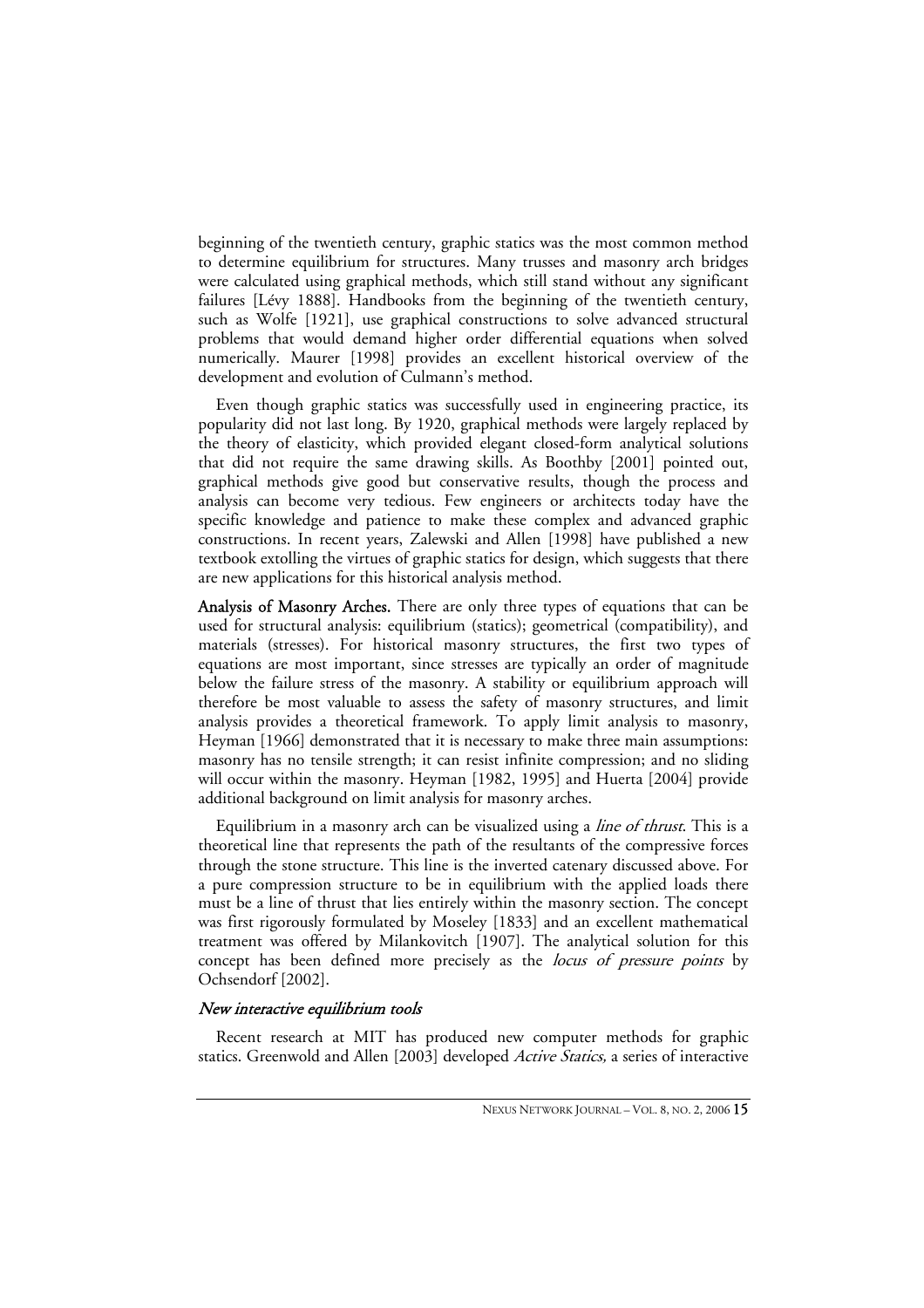online tutorials that implement graphic statics for a series of chosen problems. As a continuation, new methods for exploring the equilibrium and compatibility of masonry structures have been developed by Block et al. [2005] which can be applied in real-time. In the tradition of limit analysis developed by Heyman, thrust line analysis is used to provide a clear means for understanding the behavior and safety of traditional masonry structures. Limit analysis using thrust lines can establish the relative stability of the structures as well as possible collapse mechanisms.

This paper presents a series of models and tools demonstrating the possibilities of this approach for analysis, design and teaching. This new approach brings back graphical analysis, greatly enhanced by the use of computers, which allow for parametric models of structural elements or systems. Their geometry is linked to the graphical construction and controls the loads of the analysis. A rigid block model is used to provide displacement or kinematic analysis and animations illustrate collapse. The models are interactive and parametric, allowing the user to change all parameters (such as thickness, height, span etc.) in order to explore an entire family of structural shapes and to understand the relation between geometrical changes and stability. At the same time, the methods are numerically accurate and rigorous.

The three new ideas of this approach are: interactive graphic statics, geometry controlled loads, and animated kinematics. Block et al. [2005] provides a detailed explanation of these steps.

1. Interactive graphic statics:

The models are made using simple two-dimensional drawing packages, such as Cabri Geometry [2006]. They allow the creation of dynamic geometric constructions, and to make these easily available over the Internet. Computer-aided drawing programs overcome the inconveniences and drawbacks of graphic statics by guaranteeing accuracy. Furthermore, parametric modeling prevents the user from having to redo the graphical constructions for every analysis.

2. Loads controlled by the geometry:

The geometry of the structural element is linked to the graphical construction. Altering the section on the screen will influence the selfweight and this is updated instantly thereby changing the applied loads. This results in an interactive tool that provides real-time structural feedback.

3. Animated kinematics:

The assumptions necessary to apply limit analysis to masonry structures allow displacement analysis to be performed in real time. The blocks in the models stay rigid during the kinematic movement and their movement can be described using geometry.

<sup>16</sup> P. BLOCK, M. DE JONG, J.A. OCHSENDORF – As Hangs the Flexible Line: Equilibrium of Masonry Arches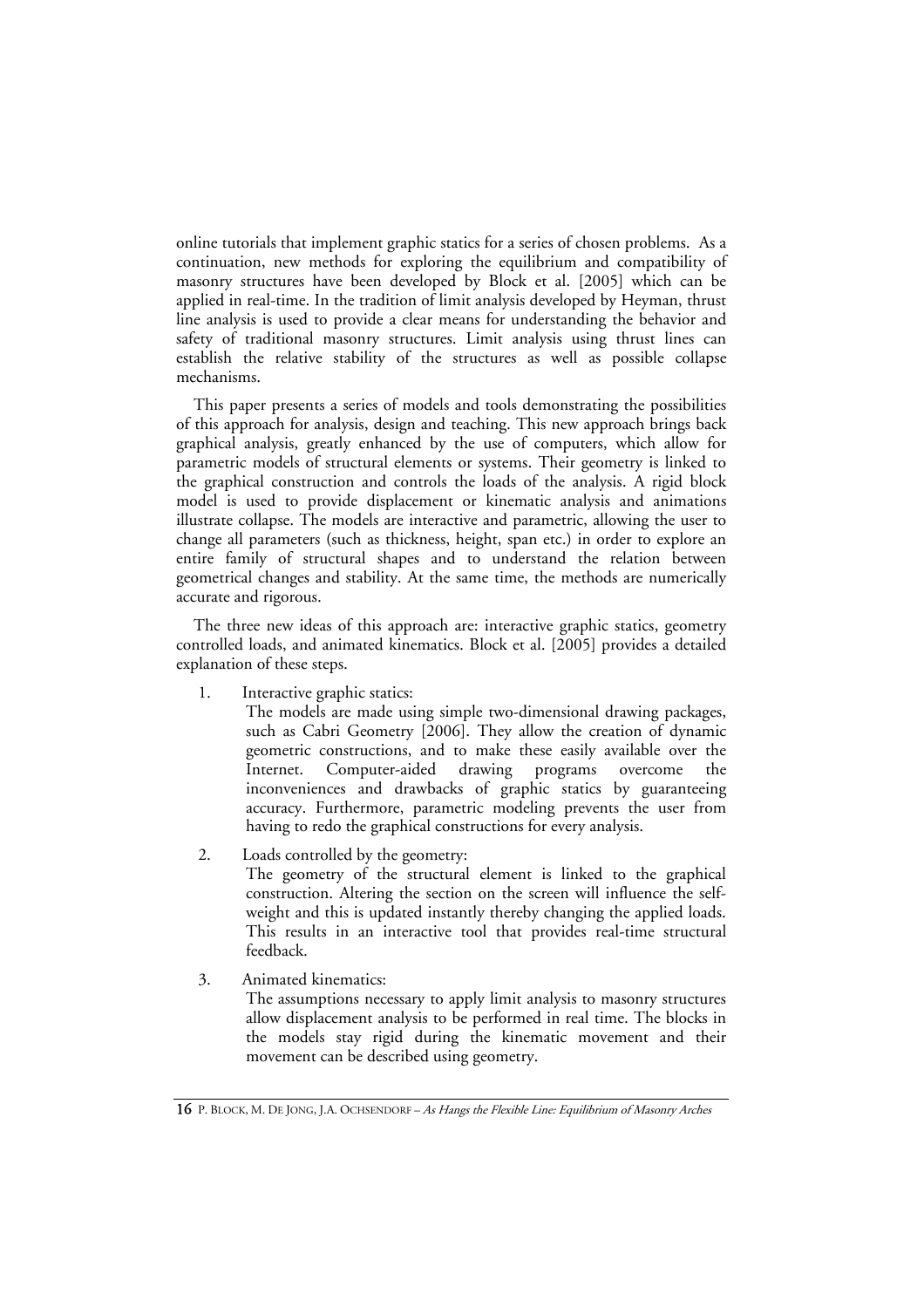#### **Examples**

This section presents examples of tools made possible with this new approach. The project website at http//web.mit.edu/masonry/interactiveThrust contains more in-depth analysis.

Thrust-line analysis of a random arch. Fig. 3 uses (a) Bow's notation and (b) a force polygon to give the magnitude of the forces of the segments in the funicular polygon for a random arch. This force polygon is drawn to its own scale and represents and visualizes the equilibrium of the system. The funicular construction and its polygon are related by geometry. The mathematical foundations for this reciprocal relationship are clearly summarized by Scholtz [1989]. The horizontal distance from the pole  $\sigma$  to the load line ah gives the horizontal thrust in the system. This is the amount the arch pushes (thrusts) outwards and analogously the amount the hanging string pulls inwards. Looking more closely at the fan shape of the force polygon, we can isolate the different closed vector triangles (bold lines) showing the equilibrium of each block in the random arch (Fig. 3c, d).



Fig. 3. For a random arched structure, (a) a possible thrust line and its equivalent hanging chain are constructed using graphic statics; (b) the force equilibrium of the system is represented in the funicular polygon; (c) the equilibrium of one of the voussoirs; and, (d) the vectors representing the forces in and on the block

NEXUS NETWORK JOURNAL – VOL. 8, NO. 2, 2006 17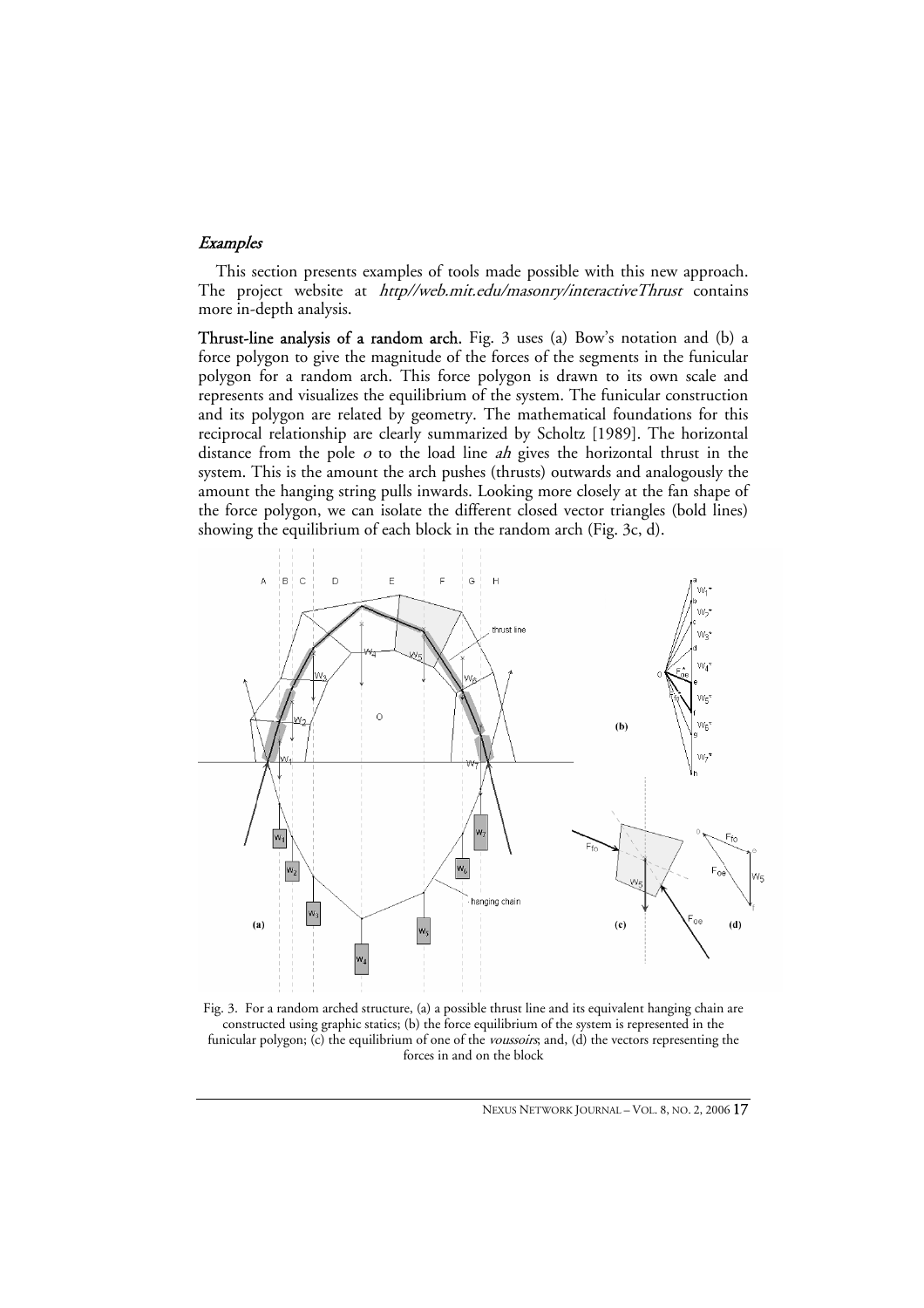First, the structure has to be divided into discrete parts. The actions of the different blocks are treated as lumped masses applied at their center of gravity (Fig. 3a). The magnitudes of the forces are proportional to their weight and transferred to the force polygon (b). If the user drags a corner point, this would influence the area, hence the weight, of the two adjacent blocks. This will then also alter the associated vector in the force polygon.

It can also be seen that there is not only one solution to this problem since a different horizontal thrust in the system results in a deeper (for decreased thrust) or a more shallow (for increased thrust) section. Thanks to the interactive setup the user can explore this solution easily by controlling the unknown in the "equations", for example the amount of horizontal thrust in the system. The notion that there is no one answer to this problem will be expanded in the following section.

Semi-circular versus pointed arch. For every masonry structural element, there is an infinite amount of valid thrust lines that fit within its section, all lying between a maximum and minimum value (fig.4).



Fig. 4. This image compares (a) a semi-circular arch with (b) a pointed arch with the same t/R ratio. The minimum and maximum thrust of each arch is shown

The minimum thrust of a structural element is the minimum amount of force with which this element pushes against its neighbors or abutments. The maximum thrust or active state of that element is then the maximum amount of horizontal force it can transfer or provide. This value can become very large and therefore the maximum thrust of an element will be limited by the material's crushing strength or, often sooner, by the stability of its neighboring elements, such as buttresses or walls [Ochsendorf et al 2004].

The different arch geometries and thrust lines in fig. 4 are generated with the same model. Since the geometries belong to the same type of structures, it suffices to change a few parameters. This enables the user, once a model is set up, to obtain the analyses for these different, but related, forms within minutes. This feature becomes very interesting when a vast number of structures have to be analyzed and compared, as applied to flying buttresses by Nikolinakou et al [2005].

18 P. BLOCK, M. DE JONG, J.A. OCHSENDORF – As Hangs the Flexible Line: Equilibrium of Masonry Arches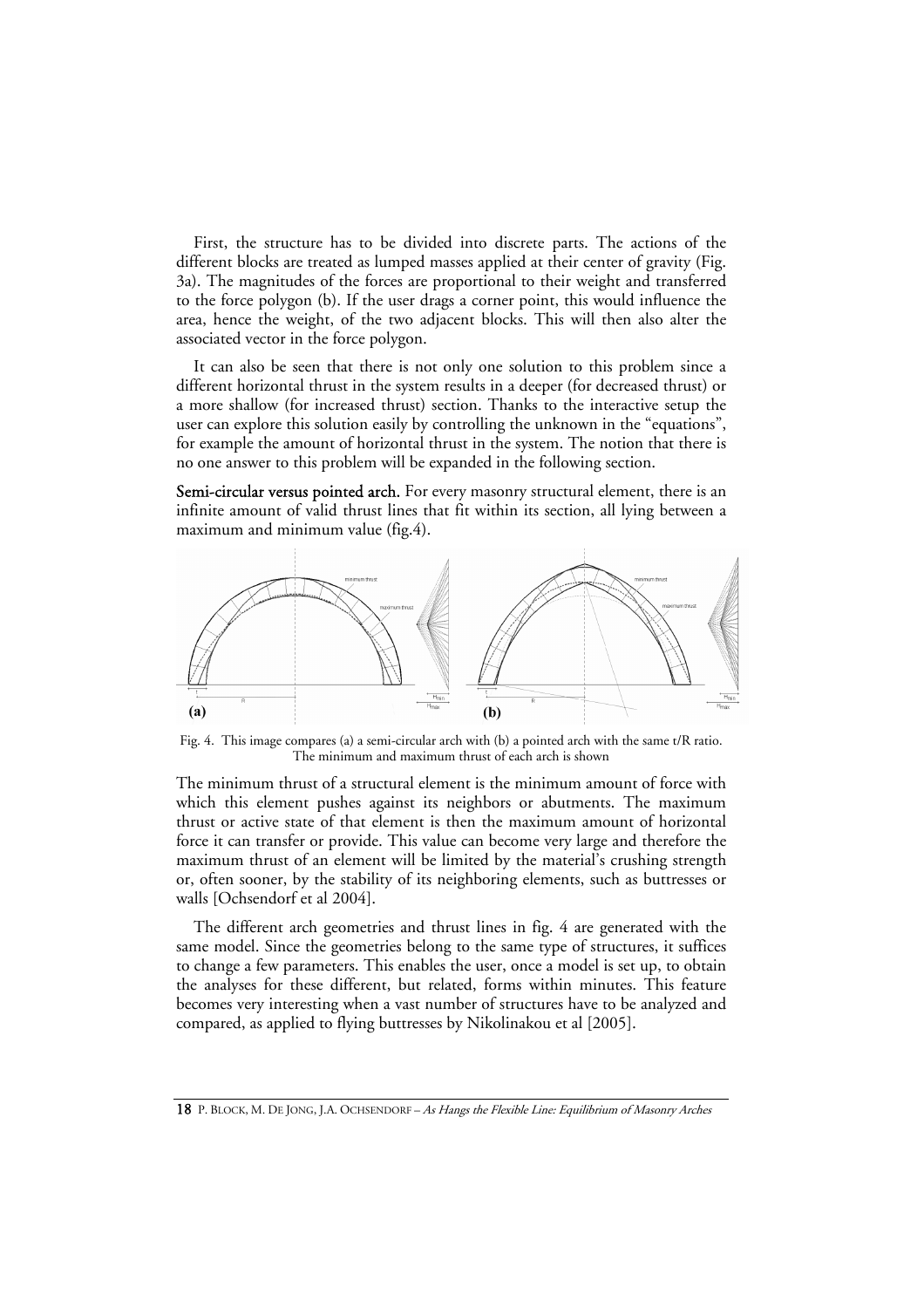

Fig. 5. This shows an arch on spreading supports with a  $t/R = 15%$  and a total angle of embrace of 160° (a) initially in its minimum thrust state, (b) at an inter-mediate state, and (c) right at collapse. (d) shows a snapshot of the animation showing the collapse mechanism

NEXUS NETWORK JOURNAL - VOL. 8, NO. 2, 2006 19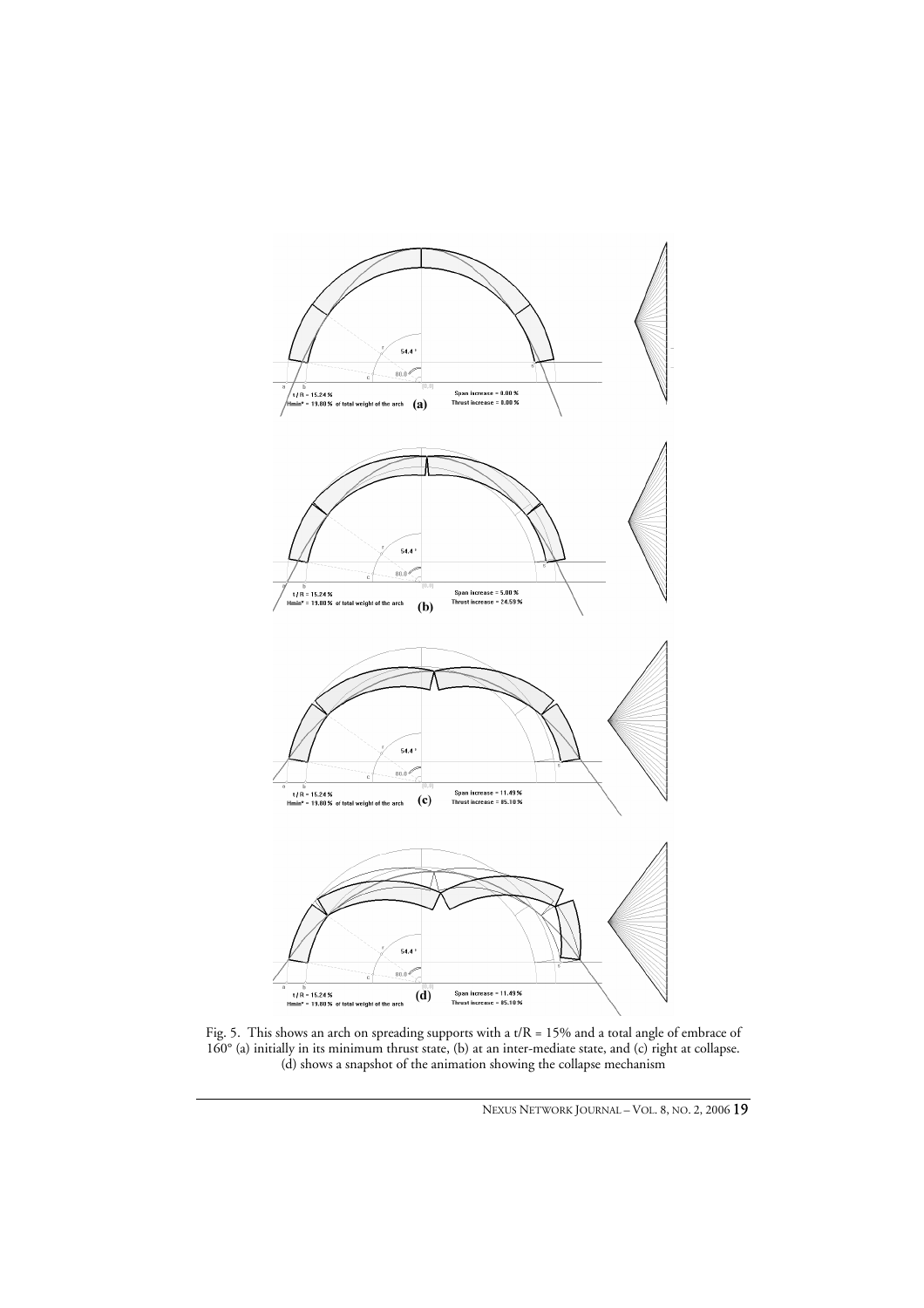Such an approach is possible since structures in masonry are scalable, and stability is more important than stress [Huerta 2004]. Rigid block models are therefore excellent models to understand unreinforced masonry structures.

The two arches of fig. 4 have the same thickness to radius (t/R) ratio of 18%. Their minimum and maximum thrusts, expressed as a percentage of their self-weight, are respectively 16% and 25% for the semicircular arch (fig. 4a), and 14% and 23% for the pointed arch (fig. 4b). The self-weight of the two arches is nearly identical and the range of allowable thrusts is approximately the same. However, the pointed arch thrusts about 15% less than the circular arch.

These results and the forces in the arches are obtained simply by measuring the rays of the force polygon and multiplying them with the appropriate scaling factor. Additionally, the size of the force polygon allows a quick visual comparison of the magnitude of the forces in the system. Romano and Ochsendorf [2006] provide a more detailed study on the performance of semi-circular versus pointed arches.

Arch on spreading supports. Masonry arches commonly collapse due to instability caused by large displacements (ground settlements, leaning buttresses etc.). Therefore a displacement analysis is crucial for unreinforced masonry structures. The introduction of displacement analyses to assess the safety of these structures and to understand collapse was proposed and investigated in detail by Ochsendorf [2002, 2005]. Collapse mechanisms and crack genesis with large displacements are not easy to simulate using traditional (such as analytical or finite element) analysis methods.

The approach demonstrated in this section shows a complex displacement analysis using a simple but powerful method. It is possible to illustrate the range of allowable displacements by superposing a static (thrust line) and a kinetic (rigid body) analysis. The example shows a simple arch on spreading supports (fig. 5). The analysis demonstrates that very large displacements are possible before the structure becomes unstable, and that large cracks do not necessarily signify that the structure is in immediate danger of collapse.

 To allow displacements, a rigid masonry structural element must develop cracks. There is a direct relationship between the thrust line and where the hinges occur: where the line touches the extremities of the structure, hinges are most likely to form (fig. 5a). From the moment the structure is cracked, the hinges define the location of the thrust line, and three hinges create a statically determinate structure with a unique equilibrium solution. Since compressive forces cannot travel through the air, the thrust line is forced to go through the hinging points (Fig. 5b).

The limit of displacement at which collapse occurs can be explored by applying displacements until it is no longer possible to fit a thrust line in the deformed structure. Failure occurs when there are more than three hinges, i.e., when the thrust line touches the boundaries of the structure in more than three places (fig.

<sup>20</sup> P. BLOCK, M. DE JONG, J.A. OCHSENDORF - As Hangs the Flexible Line: Equilibrium of Masonry Arches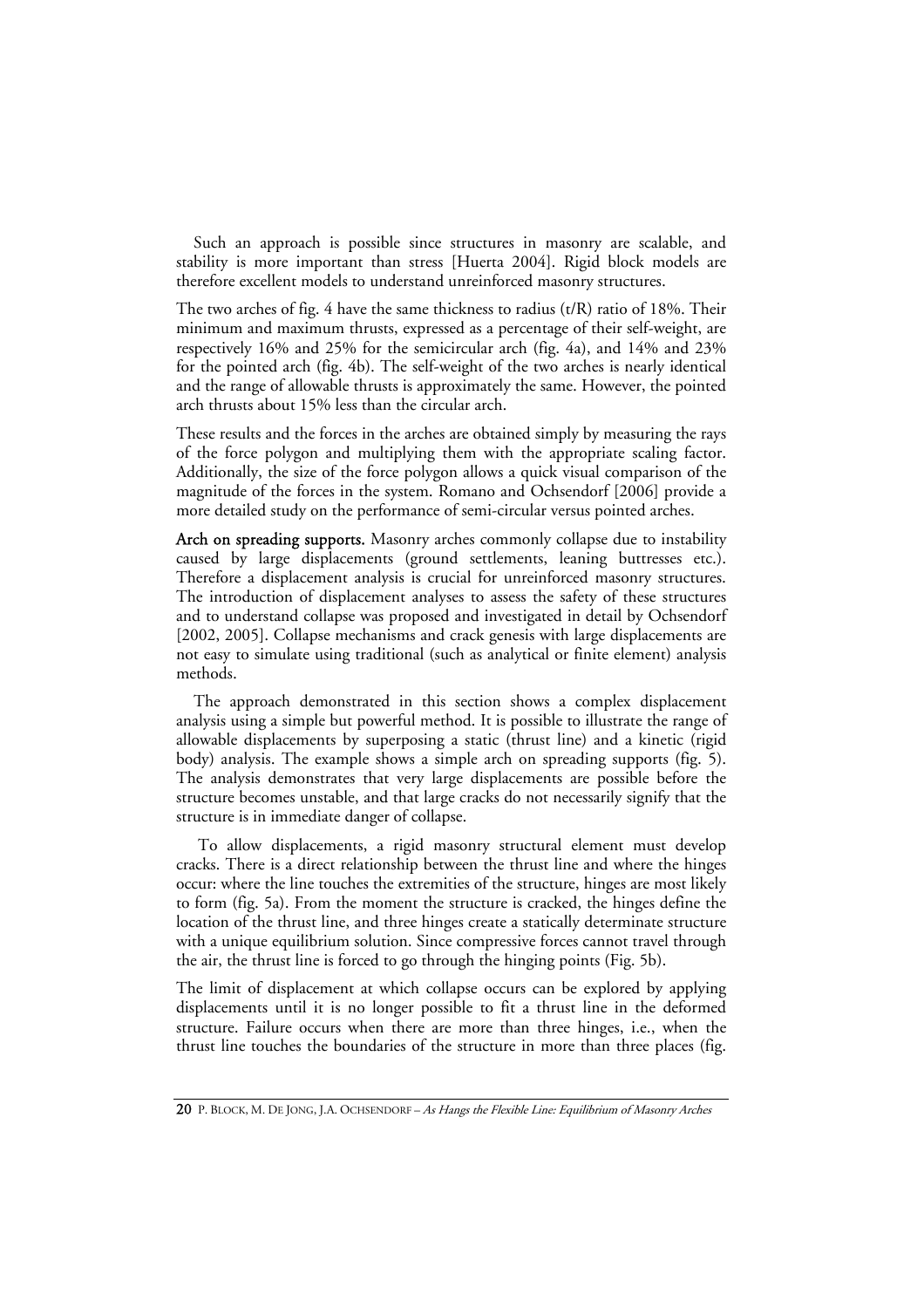5c). Fig. 5d shows a snapshot of an animation of a possible collapse mode due to spreading supports.

This model is interactive; the effects of spreading supports can be checked by the user by moving the corner or inputting values. While doing this, it can be noticed that the force polygon grows, indicating that the forces, specifically the horizontal thrust, in the system increase. This makes sense since the deforming arch becomes more and more shallow, resulting in an increase of horizontal thrust.

Earthquake Analysis of Masonry Arches. This approach can also be extended to assess the stability and safety of arched structures in areas prone to earthquakes. However, the assumptions adopted from Heyman [1995] must be reevaluated for dynamic loading. Clearly dynamic loading could increase local stresses causing crushing failure of the masonry, and could cause vibrations which would increase the likelihood of sliding. Despite the fact that such a purely geometrical analysis method cannot capture these more complicated effects of earthquake dynamics, the interactive graphical analysis can be useful.

It is common practice in structural engineering design to simulate earthquake loading by a constant horizontal force that is some fraction of the weight of the structure in magnitude. This is equivalent to applying a constant horizontal acceleration that is some fraction of the acceleration of gravity. Such an "equivalent static loading" does not capture all of the dynamics, but it does provide a measure of the lateral loading that the structure could withstand before collapse.

To implement equivalent static analysis for earthquake loading simulation, it is possible to modify the interactive thrust tool to include a tilting ground surface. Tilting the ground surface effectively applies a vertical acceleration (gravity, g) and a horizontal acceleration ( $\lambda^*$ g, where  $\lambda = \tan(\alpha)$  and  $\alpha$  is the ground surface inclination angle). The ground surface is tilted until the thrust line cannot be contained within the structure: the point where it passes through the exterior surface of the structure at four locations. At this point, four 'hinges' would form and the structure would collapse. Two examples of structures subjected to equivalent static analysis are shown at the point of collapse in Fig. 6.



Fig. 6. Equivalent static analysis of (a) a masonry arch, and (b) a similar arch on buttresses. Points indicate hinge locations at collapse

NEXUS NETWORK JOURNAL – VOL. 8, NO. 2, 2006 21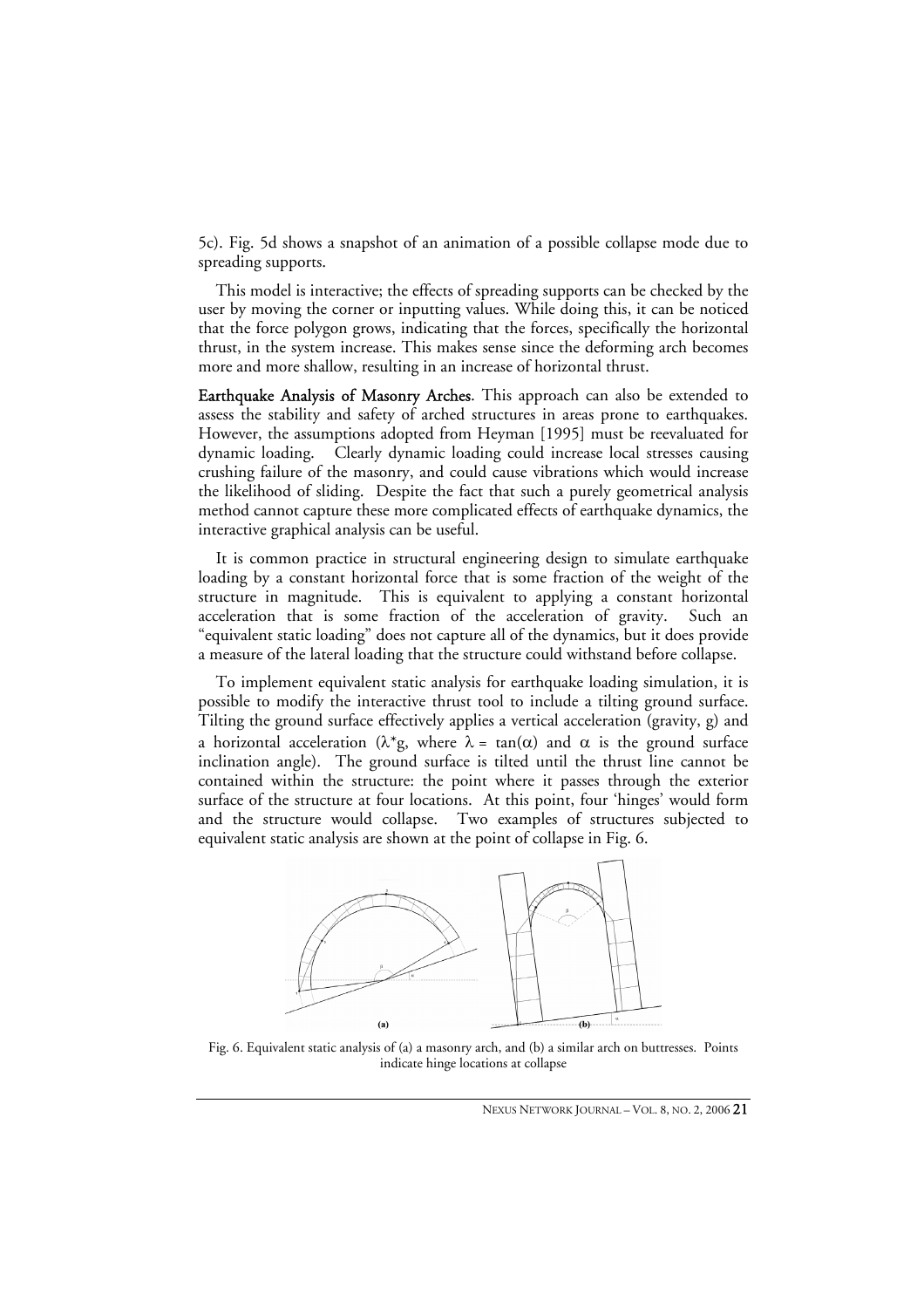The arch of sixteen voussoirs, inclusion angle (β) of 157.5 degrees, and thickness/radius ratio of 0.15 would collapse at a constant horizontal acceleration of 0.34<sup>\*</sup>g (fig. 6a). A similar arch (t/r = 0.15, b = 120°) on buttresses with relative height and width dimensions of 1.5 and 0.5 times the vault span, respectively, would collapse at a constant horizontal acceleration of  $0.13<sup>*</sup>g$  (fig. 6b). These equilibrium solutions can be verified through other common analysis techniques such as equilibrium equations or virtual work.

The resulting values of horizontal accelerations which cause collapse are conservative in that they assume an infinite duration of loading. Actual earthquake loadings are of much shorter duration which could allow the structure to "recover" due to inertial effects if higher horizontal accelerations are experienced. However, the analysis is also unconservative because the possibilities of local crushing and sliding have not been evaluated. Regardless, the method is valuable because it provides a rapid relative measure of the stability of vaulted masonry structures, and visually depicts the expected collapse mechanism. Therefore, while more rigorous dynamic analyses should be executed for structures which are known to be in danger of collapse, this equivalent static analysis method can provide a valuable tool for identifying those structures.

# **Conclusion**

As has been shown through previous examples, the interactive analysis tools provide a useful method which uses graphic statics to achieve a rapid first order assessment of the stability of various masonry arch structures. Specifically, the real time graphic statics framework has been shown to allow the effects of geometrical changes such as arch thickness, buttress width, etc., to be quickly evaluated. Assessment of the stability of such arched structures with varying geometries would be considerably more difficult using traditional computational methods, but more importantly, the graphic statics framework inherently presents results visually as well as numerically, allowing results to be easily interpreted. Mistakes cannot hide in the equations and the validity of the results is guaranteed because of the visual nature of the technique.

The power of physical models and simulations can not be denied. For example, it was Hooke's hanging chain that convinced his colleagues of the forces acting in tension under a given load as an inverted form of the forces in an arch. The methodology presented here, thanks to its integrated kinetic analysis, allows the same powerful simulations in a virtual environment with an added versatility to adapt the models easily in order to understand the effect of changes in geometry on the stability of arches.

The strong assumptions necessary to apply limit analysis to masonry provide complex analyses easily and quickly. After this first order analysis, the analyst must check if the assumptions have been violated. In some cases, the method will lead to unconservative results since second order effects such as local crushing, crack

<sup>22</sup> P. BLOCK, M. DE JONG, J.A. OCHSENDORF - As Hangs the Flexible Line: Equilibrium of Masonry Arches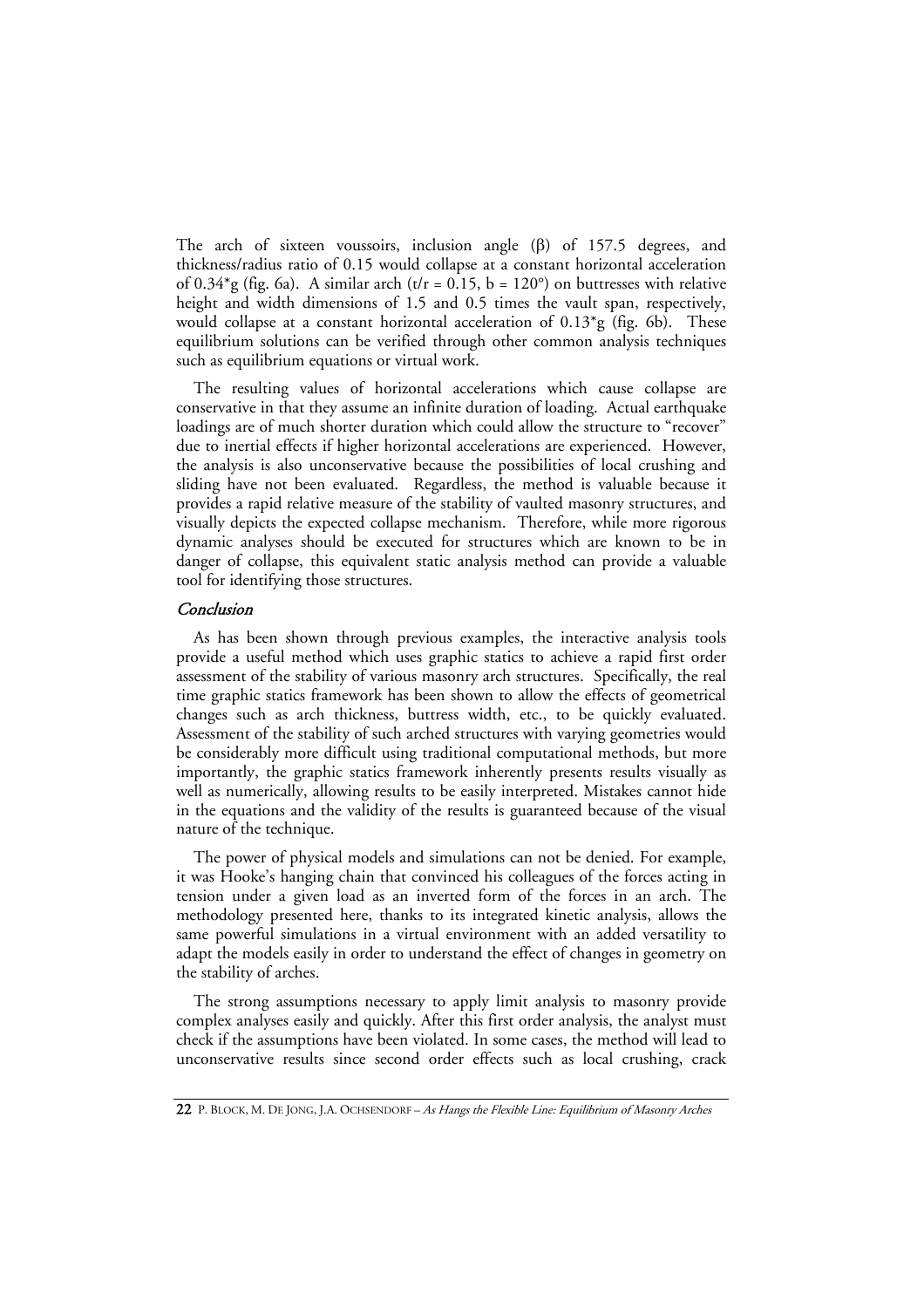propagation and sliding have not been considered. This is most crucial in the kinetic analyses.

This paper has shown that there is great potential in using interactive thrust line analysis for masonry structures. It has also raised new research questions to be developed and has given possible paths to be considered for further exploration and development. The paper showed how graphical computation offers new possibilities in an old field of research, which is essential for conserving architectural heritage in the future. Finally, the concept of the thrust line emphasizes the relationship between geometry and structural behavior of buildings as a fundamental principle for architectural designers in the future.

# References

- BLOCK, P. 2005. Equilibrium Systems. Studies in masonry structure. M.S. dissertation, Department of Architecture, Massachusetts Institute of Technology, June 2005.
- BLOCK, P., T. CIBLAC, and J.A. OCHSENDORF. 2005. Real-Time Limit Analysis of Vaulted Masonry Buildings. Computers and Structures (Submitted for review July 2005).
- BOOTHBY, T.E. 2001. Analysis of masonry arches and vaults. Progress in Structural Engineering and Materials 3: 246-256.
- CABRI GEOMETRY II PLUS. 2006. Cabrilog sas, France. http://www.cabri.com/
- CULMANN, K. 1866. Die graphische Statik. Zürich : Meyer und Zeller.
- DEJONG, M. and J.A. OCHSENDORF. 2006. Analysis of vaulted masonry structures subjected to horizontal ground motion. In Structural Analysis of Historical Constructions, P.B. Lourenço, P. Roca, C. Modena, S. Agrawal, eds. New-Dehli.
- GREENWOLD, S. and E. ALLEN. 2003. Active Statics. Cambridge, MIT.
- http://acg.media.mit.edu/people/simong/statics/data/index.html
- HEYMAN, J. 1966. The stone skeleton. International Journal of Solids and Structures, 2: 249-279. –. 1982. *The Masonry Arch.* Chichester: Ellis Horwood.
- -. 1995. The Stone Skeleton: Structural engineering of masonry architecture. Cambridge: Cambridge University Press.

. 1998. Structural Analysis: A Historical Approach. Cambridge: Cambridge University Press. HOOKE, R. 1675. A description of helioscopes, and some other instruments. London.

- HUERTA, S. 2004. Arcos bóvedas y cúpulas. Geometría y equilibrio en el cálculo tradicional de estructuras de fábrica. Madrid : Instituto Juan de Herrero.
- 2005. The use of simple models in the teaching of the essentials of masonry arch behaviour. Pp. 747-761 in Theory and Practice of Construction: Knowledge, Means, and Models, Ravenna: Ed. G. Mochi.
- LEVY, M. 1888. La Statique Graphique et ses Applications aux Constructions. Paris: Gauthier-Villars.
- MAURER, B. 1998. Karl Culmann und die graphische Statik. Berlin/Diepholtz/Stuttgart: Verlag für die Geschichte der Naturwissenschaft und der Technik.
- MILANKOVITCH, M. 1907. Theorie der Druckkurven. Zeitschrift für Mathematik und Physik 55: 1-27.
- MOSELEY, H. 1833. On a new principle in statics, called the principle of least pressure. Philosophical Magazine 3: 285-288.
- NIKOLINAKOU, M., A. TALLON and J.A. OCHSENDORF. 2005. Structure and Form of Early Flying Buttresses. Revue Européenne de Génie Civil 9, 9-10: 1191-1217.

OCHSENDORF, J.A. 2002. Collapse of masonry structures. Ph.D. dissertation, Department of Engineering, Cambridge University, June 2002.

. 2006. The Masonry Arch on Spreading Supports. The Structural Engineer, Institution of Structural Engineers. London, Vol. 84, 2: 29-36.